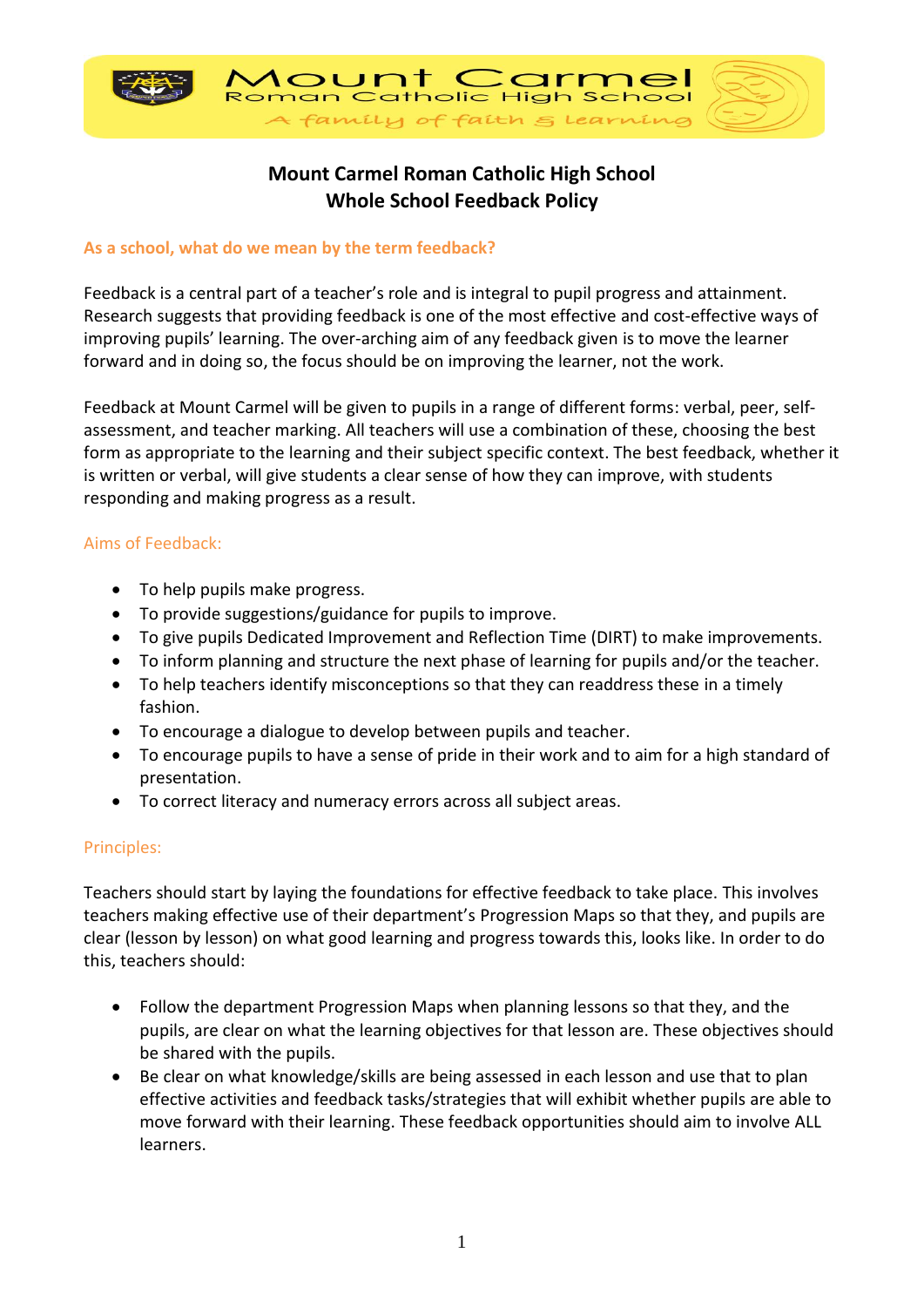

• Provide high quality instruction in lessons so that ALL pupils are clear on what they are expected to do.

A family of faith  $\epsilon$  learnin

Roman Catholic High Sch

1ount C

• Provide pupils with clear success criteria for tasks; these criteria should then be used when providing feedback (peer/self or teacher).

 $\subset$ 

- Be clear on what the common misconceptions are for the units that are being taught and use this information to inform lesson and task planning. These misconceptions may be subject specific or related to literacy and numeracy errors.
- Address misconceptions as and when they arise. That may be with the whole class, or, with individuals as deemed appropriate by the individual teacher.
- Use a range of strategies to assess pupil understanding to inform future teaching and lesson planning. These strategies may be a mixture of: questioning, book looks; exit tickets, plenaries.
- Use a range of strategies to provide feedback to pupils. These strategies may be a mixture of: whole class feedback sheets; starter activities (linked to maintenance marking); use of the visualiser; individual conversations with pupils; whole-class re-teaching/clarification.

## Type and frequency of feedback:

## Verbal Feedback:

- This is the most frequent form of feedback and will be ongoing in lessons.
- It has immediacy and relevance as it leads to direct student action.
- Verbal feedback may well be directed to individuals or groups of students; it may take the form of a question, suggestion, direction, or clarification.
- In order to provide effective, and timely, verbal feedback in lessons, teachers must be active during group/individual tasks so that they are able to respond immediately to any misconceptions.
- There is **no requirement** for verbal feedback to be indicated in pupils' books by the use of stampers or any other such measure.

## Written Feedback:

- There are two types of written feedback: detailed and maintenance.
- Each department will outline the frequency of their written feedback as appropriate to their subject area and key stage. As a minimum, one piece of work per half term will be given detailed written feedback and this will be marked using the department Whole Class Feedback sheets.
- The work that will be selected for detailed written feedback must be work that will move the learning forward and produce work at the end of the unit that is the best possible work for that pupil. Therefore, end of unit assessments should not be selected for detailed written feedback. These pieces should be specified by curriculum leaders.
- Teachers should only write in a pupil's book if it is going to impact on their progress. Therefore, all detailed marking (using the WCF sheets) should be followed up with NOW